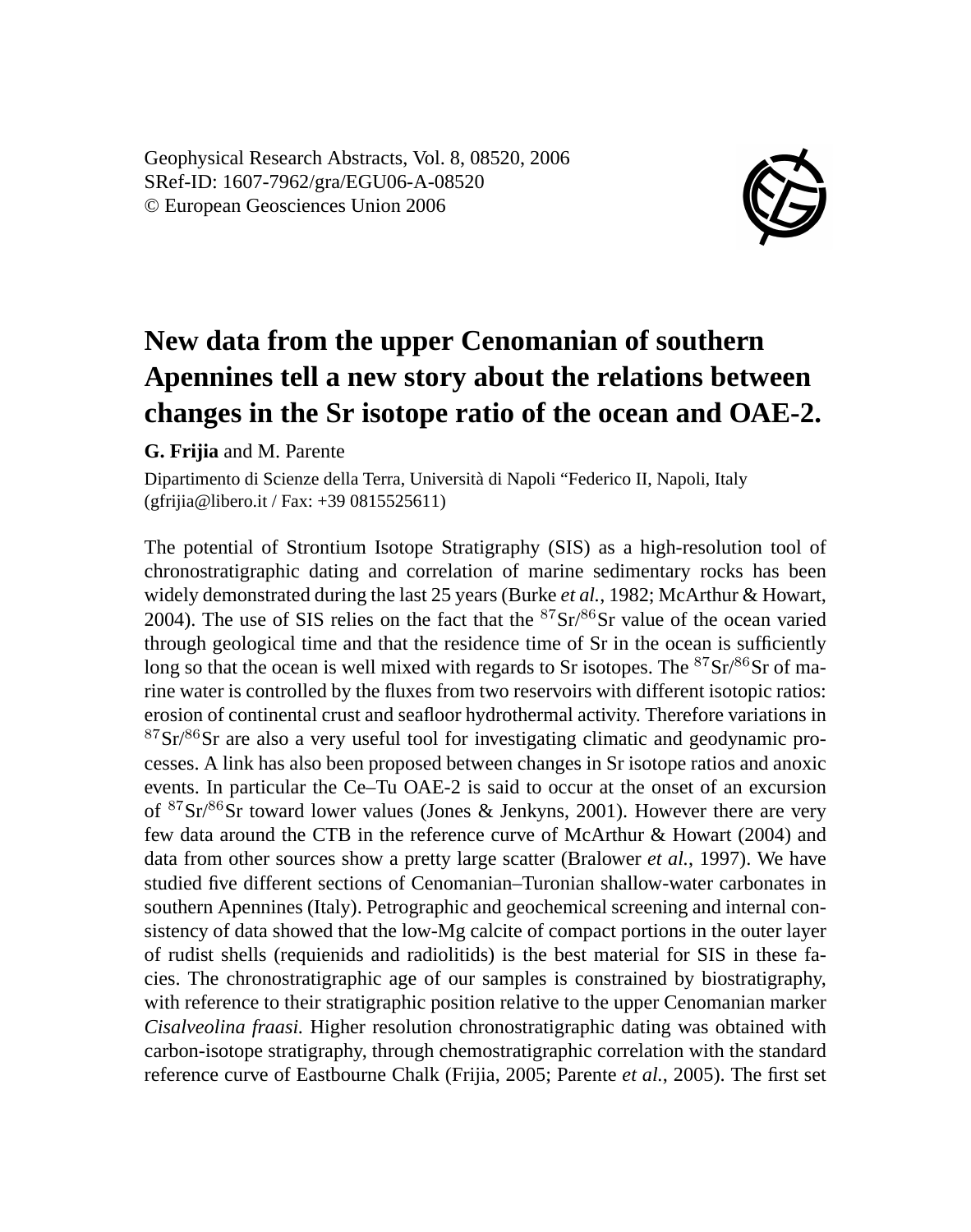of samples, about 20m below the F.O. of *C.fraasi*, has an <sup>87</sup>Sr/<sup>86</sup>Sr average value of 0.707386  $\pm$  5\*10<sup>-6</sup> (n=3). The numerical age, derived from the "look-up table" of McArthur's group (version V4 08 04), is 94.42 Ma (upper Cenomanian, guerangeri zone). This age is in agreement with carbon-isotope stratigraphy, which places these samples below the onset of the CTB  $\delta^{13}$ C excursion, in the guerangeri zone. The second set of samples, closely spaced around the *C.fraasi* level, gives an average value of 0.707418 $\pm$ 8\*10<sup>-6</sup> (n=14), that would correspond to a numerical age of 97.09 Ma (lower Cenomanian, dixoni zone). This age obviously can not be reconciled with that of the previous set. Moreover carbon-isotope stratigraphy places these samples in the middle part of the geslinianum zone. The evident mismatch with the  ${}^{87}Sr/{}^{86}Sr$  reference curve (and look-up table) and with the original data of McArthur *et al.* (1994) can not be attributed to diagenetic alteration because our samples have been carefully screened through petrographic and geochemical analyses. A further argument supporting the good quality of data is the internal consistency of the data-set, comprising 14 samples from closely spaced levels. Our data show a rising trend of Sr isotope ratios from the guerangeri to the first part of geslinianum zone; the excursion toward lower values starts late in the geslinianum zone. On the contrary in the reference curve the descending trend begins well before, close to the middle–late Cenomanian boundary. A better agreement is found between our data and those by Bralower *et al.* (1997), with regard both to absolute values and to trend of strontium-isotope ratios. Considering that the Cenomanian portion of the standard  ${}^{87}Sr/{}^{86}Sr$  curve is at present based on very few points, incorporating our data will considerably improve its reliability as a stratigraphic tool. More than their stratigraphical impact the most intriguing implication of these new data from the Cenomanian of southern Apennines is that they tell a different story on the relations between changes in the Sr isotope ratio of the ocean and OAE2: Sr-isotope values are still rising well after the beginning of the carbon-isotope positive excursion!

BRALOWER T.J., FULLAGAR P.D., PAULL C.K., DWYER G.S., & LECKIE R.M., 1997. Mid-Cretaceous strontium-isotope stratigraphy of deep-sea sections. Geol. Soc. Am. Bull. 109, 1421 – 1442.

BURKE W.H., DENISON R.E., HETHERINGTON E.A., KOEPNICK R.B., NEL-SON H.F., OTTO J.B., 1982. Variation of 87Sr/86Sr throughout Phanerozoic time. Geology, 10, 516-519.

FRIJIA G., 2005, Stratigrafia integrata nelle successioni carbonatiche di mare basso dell'Appennino meridionale. Unpublished PhD thesis, Università "Federico II", Napoli.

JONES C.E.,& JENKYNS H.C., 2001. Seawater strontium isotopes, oceanic anoxic